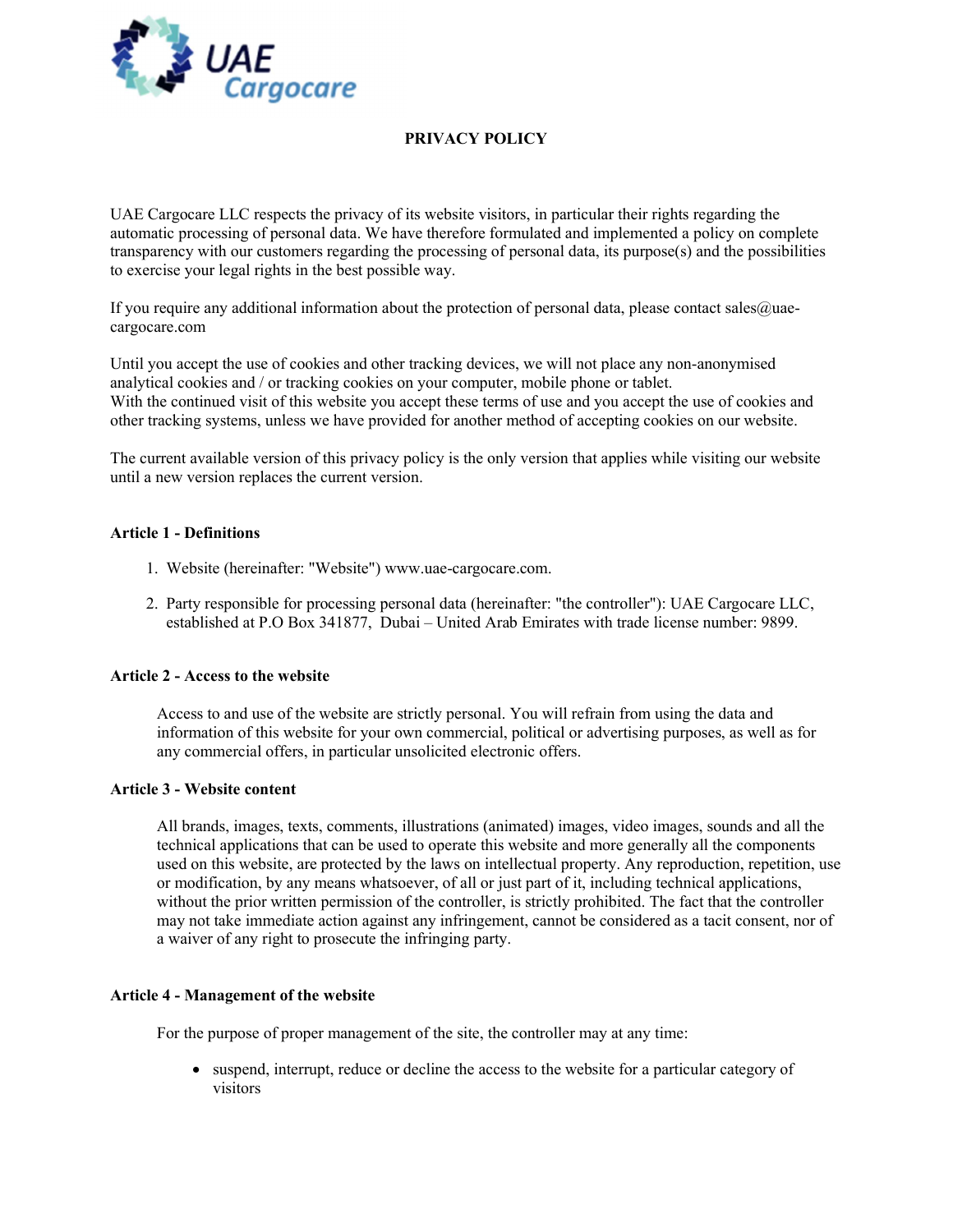

- delete all information that may disrupt the functioning of the website or conflicts with national or international laws or is contrary to internet etiquette
- make the website temporarily unavailable in order to perform updates

## Article 5 - Responsibilities

- 1. The controller is not liable for any failure, disturbances, difficulties or interruptions in the functioning of the website, causing the (temporary) inaccessibility of the website or of any of its functionalities. You, yourself, are responsible for the way you seek connection to our website. You need to take all appropriate steps to protect your equipment and data against hazards such as virus attacks on the Internet. Furthermore, you are responsible for which websites you visit and what information you seek.
- 2. The controller is not liable for any legal proceedings taken against you:
	- because of the use of the website or services accessible via the Internet
	- for violating the terms of this privacy policy
- 3. The controller is not liable for any damages that incur to you or third parties or your equipment, as a result of your connection to or use of the website and you will refrain from any subsequent (legal) action against the controller.
- 4. If the controller is involved in a dispute because of your (ab)use of this website, he is entitled to (re)claim all subsequent damages from you.

## Article 6 - Collection of data

- 1. Your personal data will be collected by UAE Cargocare LLC and (an) external processor(s) .
- 2. Personal data means any information relating to an identified or identifiable natural person ('data subject').
- 3. An identifiable natural person is one who can be identified, directly or indirectly, in particular by reference to an identifier such as a name, an identification number, location data, an online identifier or to one or more factors specific to the physical, physiological, genetic, mental, economic, cultural or social identity of that natural person.
- 4. The personal data that are collected on the website are used mainly by the collector in order to maintain a (commercial) relationship with you and if applicable in order to process your orders. They are recorded in an (electronic) register.

## Article 7 - Your rights regarding information

- 1. Pursuant to Article 13 paragraph 2 sub b GDPR each data subject has the right to information on and access to, and rectification, erasure and restriction of processing of his personal data, as well as the right to object to the processing and the right to data portability.
- 2. You can exercise these rights by contacting us at sales  $@$ uae-cargocare.com.
- 3. Each request must be accompanied by a copy of a valid ID, on which you put your signature and state the address where we can contact you.
- 4. Within one month of the submitted request, you will receive an answer from us.
- 5. Depending on the complexity and the number of the requests this period may be extended to two months.

## Article 8 - Legal obligations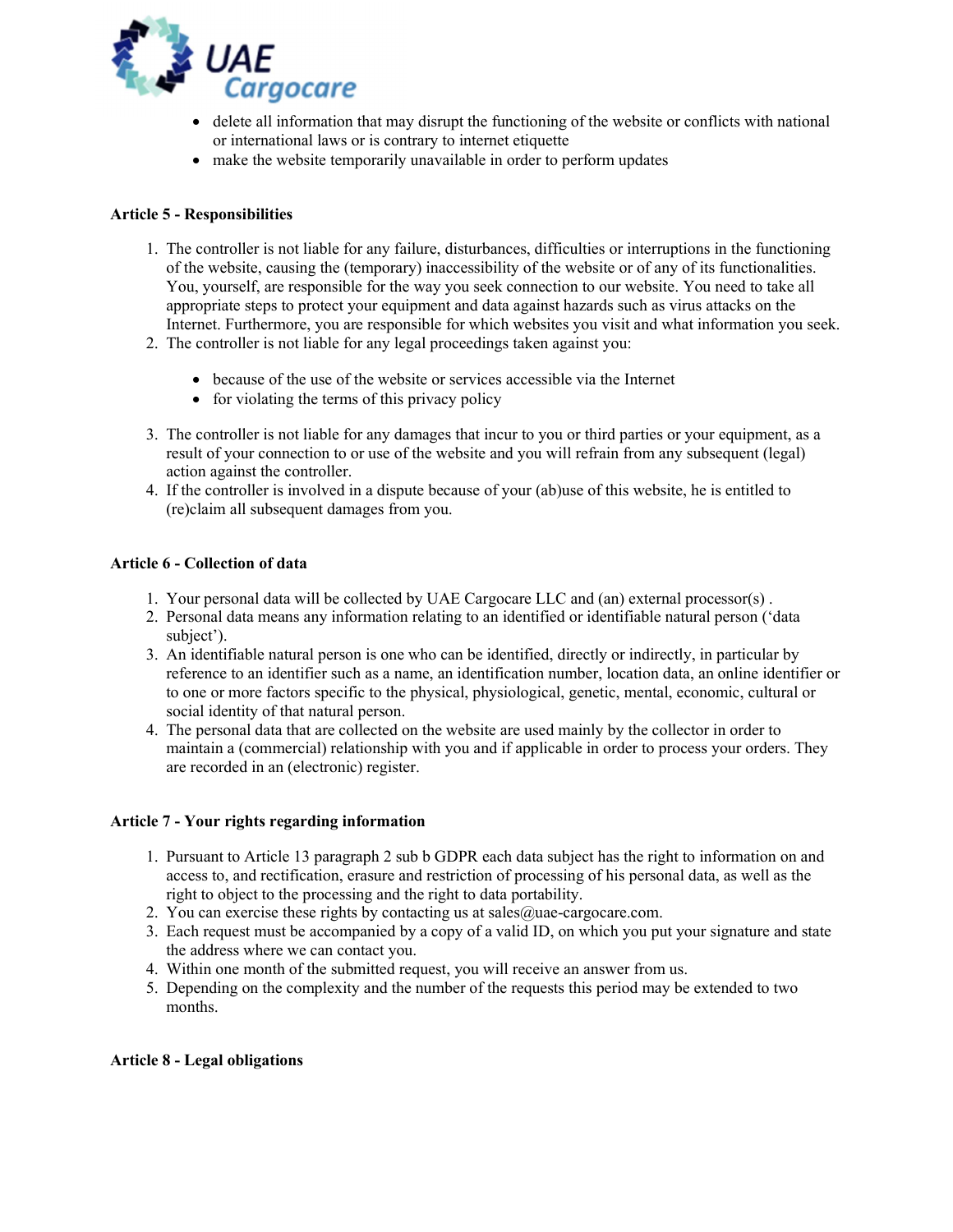

- 1. In case of infringement of any law or regulation, of which a visitor is suspected and for which the authorities require the personal data collected by the collector, they will be provided to them after an explicit and reasoned request of those authorities, after which these personal data do not fall anymore under the protection of the provisions of this Privacy policy.
- 2. If any information is necessary in order to obtain access to certain features of the website, the controller will indicate the mandatory nature of this information when requesting these data.

### Article 9 - Collected data and commercial offers

- 1. You may receive commercial offers from the collector. If you do not wish to receive them (anymore), please send us an email to the following address: sales $@$ uae-cargocare.com.
- 2. Your personal data will not be used by our partners for commercial purposes.
- 3. If you encounter any personal data from other data subjects while visiting our website, you are to refrain from collection, any unauthorized use or any other act that constitutes an infringement of the privacy of the data subject(s) in question. The collector is not responsible in these circumstances.

### Article 10 - Data retention

The collected data are used and retained for the duration determined by law.

### Article 11 - Cookies

- 1. A cookie is a small text file placed on the hard drive of your electronic device upon visiting our website. A cookie contains data so you can be recognized as a visitor when you are visiting our website. It enables us to adjust to your needs and it facilitates you to log in on our website. When you visit our website, we inform you about the use of cookies. By continuing to use our website you accept its use, unless we ask permission by other means. Your consent is valid for a period of thirteen months.
- 2. We use the following types of cookies on our website:
- Functional cookies: like session and login cookies to collect session and login information.

- Anonymized Analytic cookies: to obtain information regarding the visits to our website, like numbers of visitors, popular pages and topics. In this way we can adjust our communication and information to the needs of our visitors. We cannot see who visits our sites or from which personal device the visit has taken place.

3. Specifically, we use the following cookies on our website:

No other cookies

- 4. When you visit our website, cookies from the controller and / or third parties may be installed on your equipment.
- 5. For more information about using, managing and deleting cookies for each electronic device, we invite you to consult sales@uae-cargocare.com

### Article 12 - Imagery and products offered

You cannot derive any rights from the imagery that accompanies any offered product on our website.

### Article 13 - Applicable Law